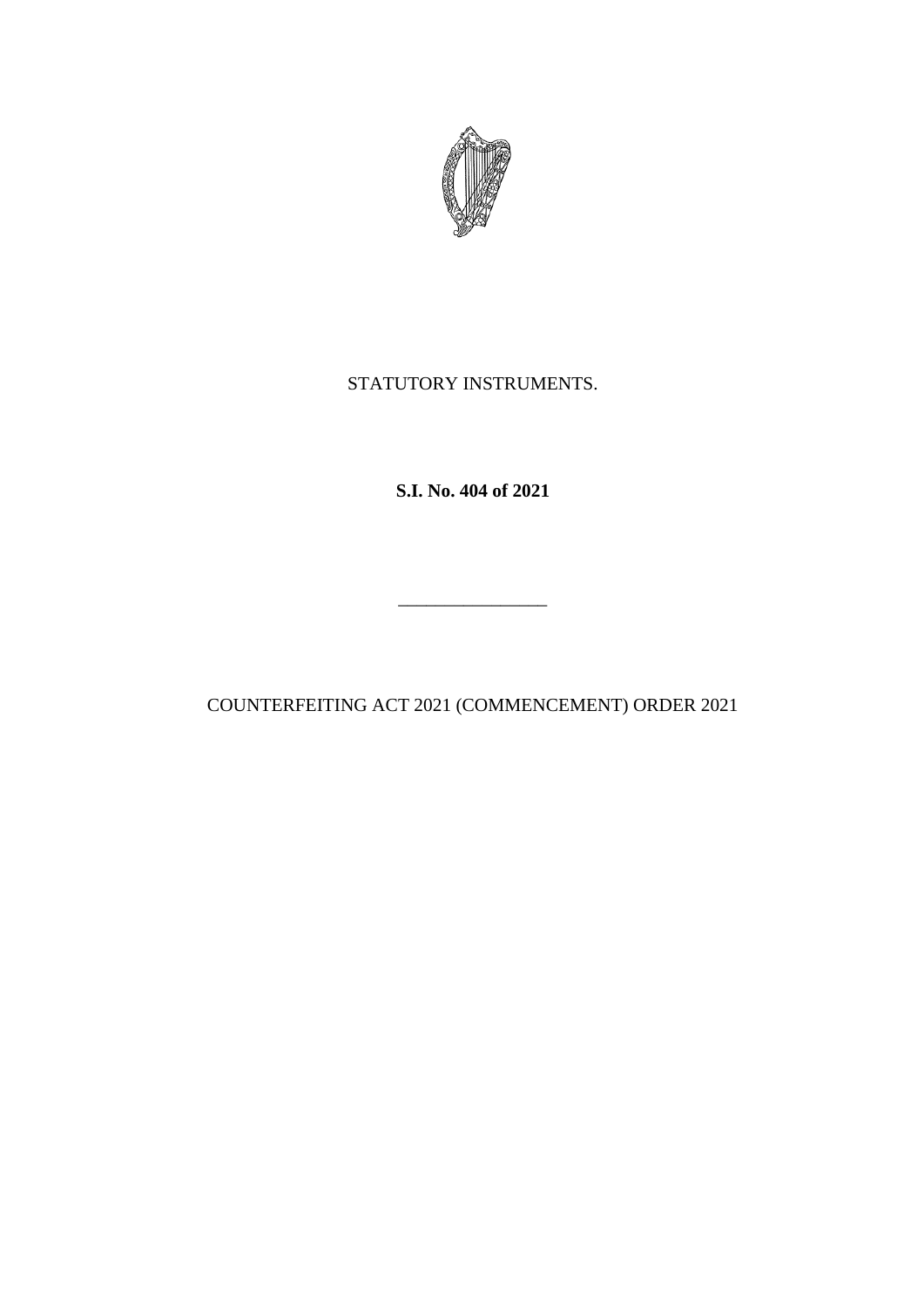## S.I. No. 404 of 2021

## COUNTERFEITING ACT 2021 (COMMENCEMENT) ORDER 2021

I, HEATHER HUMPHREYS, Minister for Justice, in exercise of the powers conferred on me by section 1 (2) of the Counterfeiting Act 2021 (No. 16 of 2021), hereby order as follows:

1. This Order may be cited as the Counterfeiting Act 2021 (Commencement) Order 2021.

2. The 3<sup>rd</sup> day of August 2021 is appointed as the day on which Parts 1 and 2 and sections 30, 32 and 33 of the Counterfeiting Act 2021 (No. 16 of 2021) shall come into operation.



GIVEN under my Official Seal, 29 July, 2021.

HEATHER HUMPHREYS, Minister for Justice.